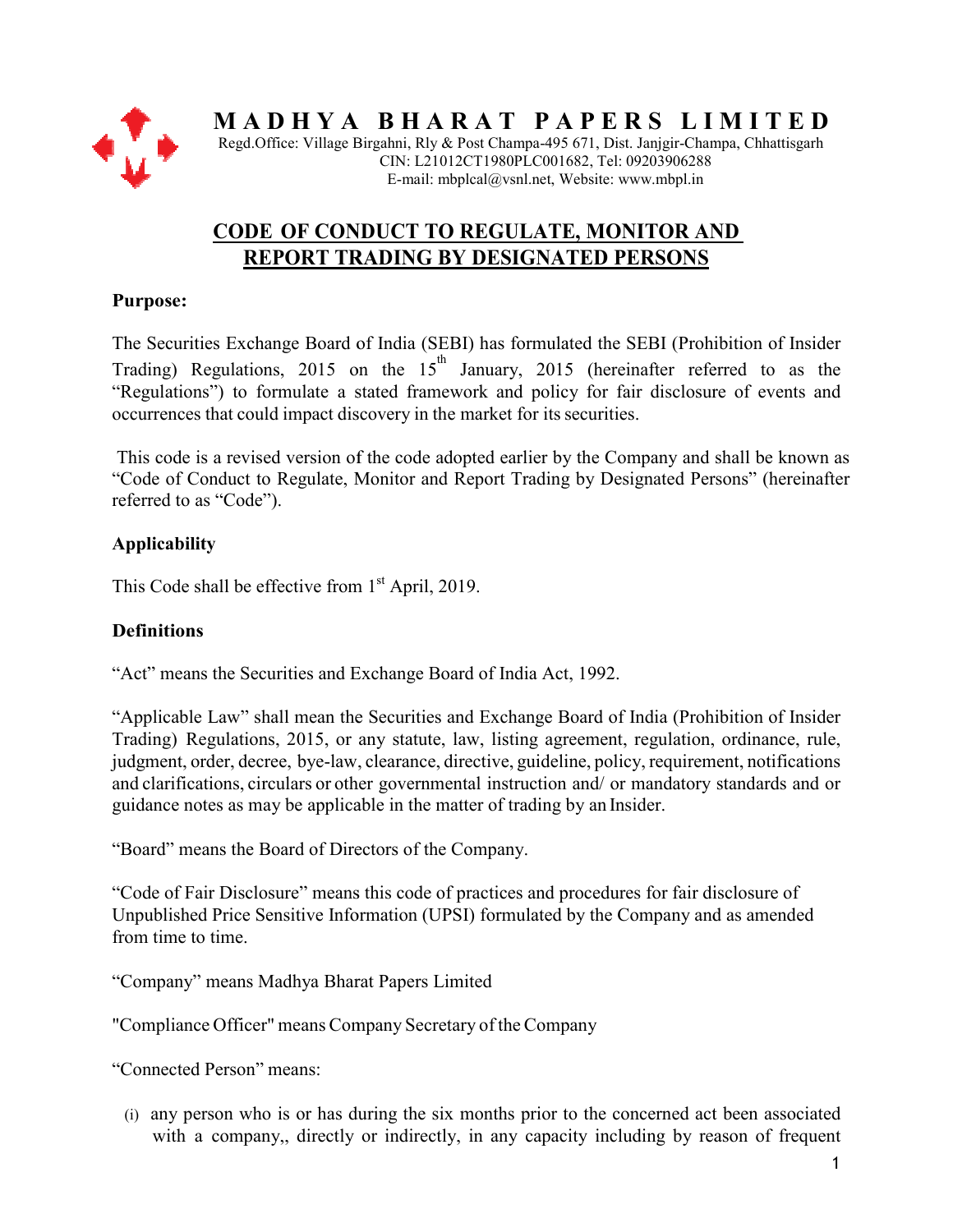communication with its officers or by being in any contractual, fiduciary or employment relationship or by being a director, officer or an employee of the Company or holds any position including a professional or business relationship between himself and the Company whether temporary or permanent, that allows such person, directly or indirectly, access to unpublished price sensitive information or is reasonably expected to allow such access.

- (ii) Without prejudice to the generality of the foregoing, the persons falling within the following categories shall be deemed to be connected persons unless the contrary is established
	- (a) an immediate relative of connected persons specified in clause (i); or
	- (b) a holding company or associate company or subsidiary company; or
	- (c) an intermediary as specified in Section 12 of the Act or an employee or director thereof; or
	- (d) an investment company, trustee company, asset management company or an employee or director thereof; or
	- (e) an official of a stock exchange or of clearing house or corporation; or
	- (f) a member of board of trustees of a mutual fund or a member of the board of directors of the asset management company of a mutual fund or is an employee thereof; or
	- (g) a member of the Board of directors or an employee, of a public financial institution as defined in section 2 (72) of the Companies Act, 2013; or
	- (h) an official or an employee of a self-regulatory organization recognised or authorized by the Board; or
	- (i) a banker of the Company; or
	- (j) a concern, firm, trust, hindu undivided family, company or association of persons wherein a director of the Company or his immediate relative or banker of the Company, has more than ten per cent, of the holding or interest.

"Dealing in Securities" means an act of subscribing to, buying, selling or agreeing to subscribe to, buy, sell or deal in the securities of the Company either as principal or agent.

"Designated Person(s) shall mean persons specified as such by the Board of Directors of the Company in consultation with the Compliance Officer and shall include:

- a) Employees of the Company designated on the basis of their functional role in the Company or access to unpublished price sensitive information.
- b) Promoters of the Company
- c) Chief Executive Officer of the Company and employees upto one level below the Managing Director or Chief Executive Officer of the Company irrespective of their functional role in the Company or ability to have access to unpublished price sensitive information.
- d) Directors of the Company
- e) All employees of the secretarial department, accounts department and IT department having access to unpublished price sensitive information.

"Director" means a member of the Board of Directors of the Company.

"Employee" means every employee of the Company including the Directors in the employment of the Company.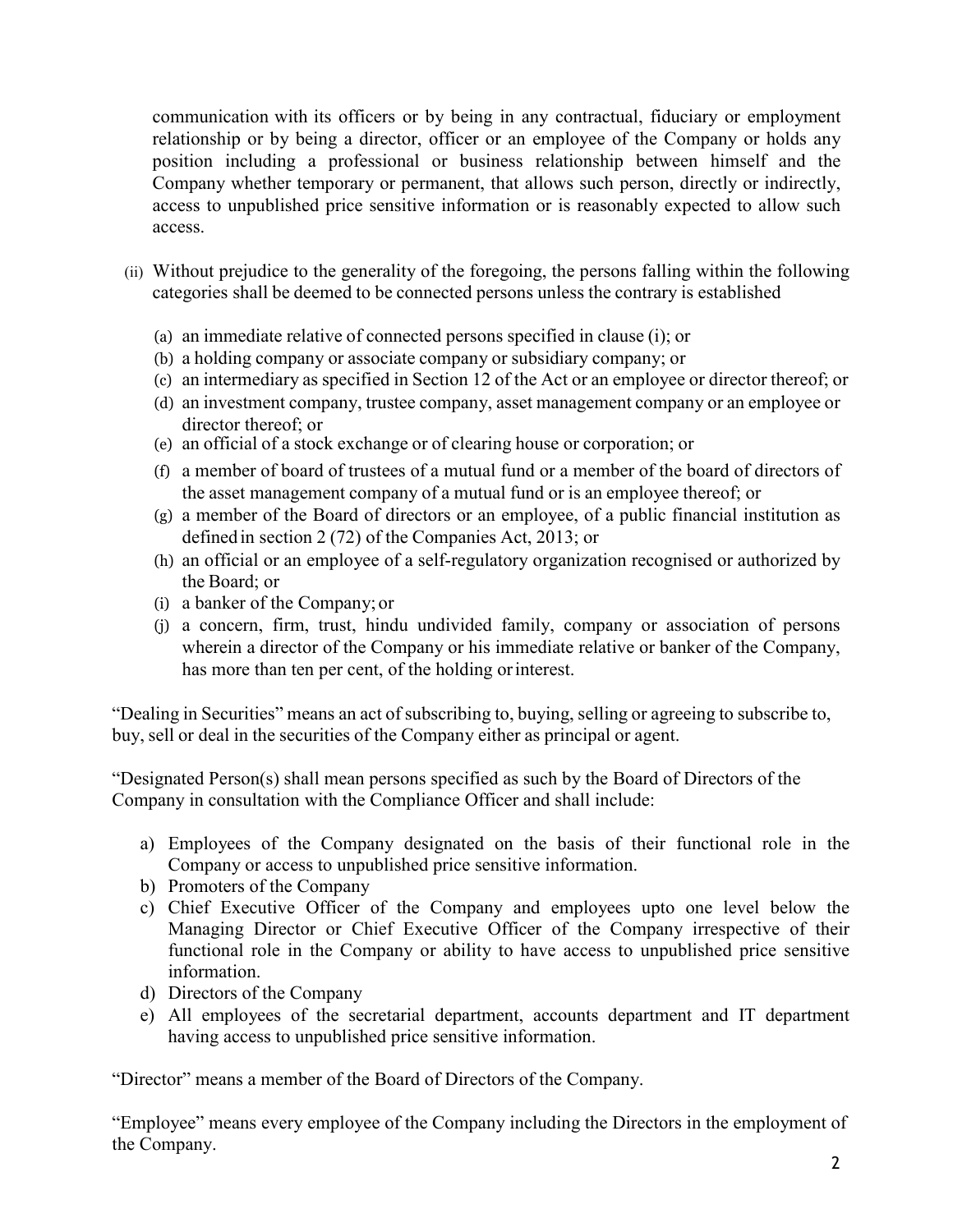"Generally available Information" means information that is accessible to the public on a nondiscriminatory basis.

"Immediate Relative" means a spouse of a person, and includes parent, sibling, and child of such person or of the spouse, any of whom is either dependent financially on such person, or consults such person in taking decisions relating to trading in securities

"Insider" means any person who,

- (i) a connected person; or
- (ii) in possession of or having access to unpublished price sensitive information.

"Key Managerial Person" means person as defined in Section 2(51) of the Companies Act, 2013

"Legitimate Purposes" shall include sharing of unpublished price sensitive information in the ordinary course of business by an insider with partners, collaborators, lenders, customers, suppliers, merchant bankers, legal advisors, auditors, insolvency professionals or other advisors or consultants, provided that such sharing has not been carried out to evade or circumvent the prohibitions of these regulations.

Any person in receipt of unpublished price sensitive information pursuant to a "legitimate purpose" shall be considered an "insider" for purposes of these regulations and due notice shall be given to such persons to maintain confidentiality of such unpublished price sensitive information in compliance with these regulations.

"Promoter" shall have the meaning assigned to it under the Securities and Exchange Board of India (Issue of Capital and Disclosure Requirements) Regulations, 2009 or any modification thereof:

"Securities" shall have the meaning assigned to it under the Securities Contracts (Regulation) Act, 1956 (42 of 1956) or any modification thereof except units of a mutual fund;

"Takeover regulations" means the Securities and Exchange Board of India (Substantial Acquisition of Shares and Takeovers) Regulations, 2011 and any amendments thereto;

"Trading" means and includes subscribing, buying, selling, dealing, or agreeing to subscribe, buy, sell, deal in any securities, and "trade" shall be construed accordingly

"Trading Day" means a day on which the recognized stock exchanges are open for trading;

"Unpublished Price Sensitive Information" means: means any information, relating to a company or its securities, directly or indirectly, that is not generally available which upon becoming generally available, is likely to materially affect the price of the securities and shall, ordinarily including but not restricted to, information relating to the following:

- (i) financial results;
- (ii) dividends;
- (iii) change in capital structure;
- (iv) mergers, de-mergers, acquisitions, delistings, disposals and expansion of business and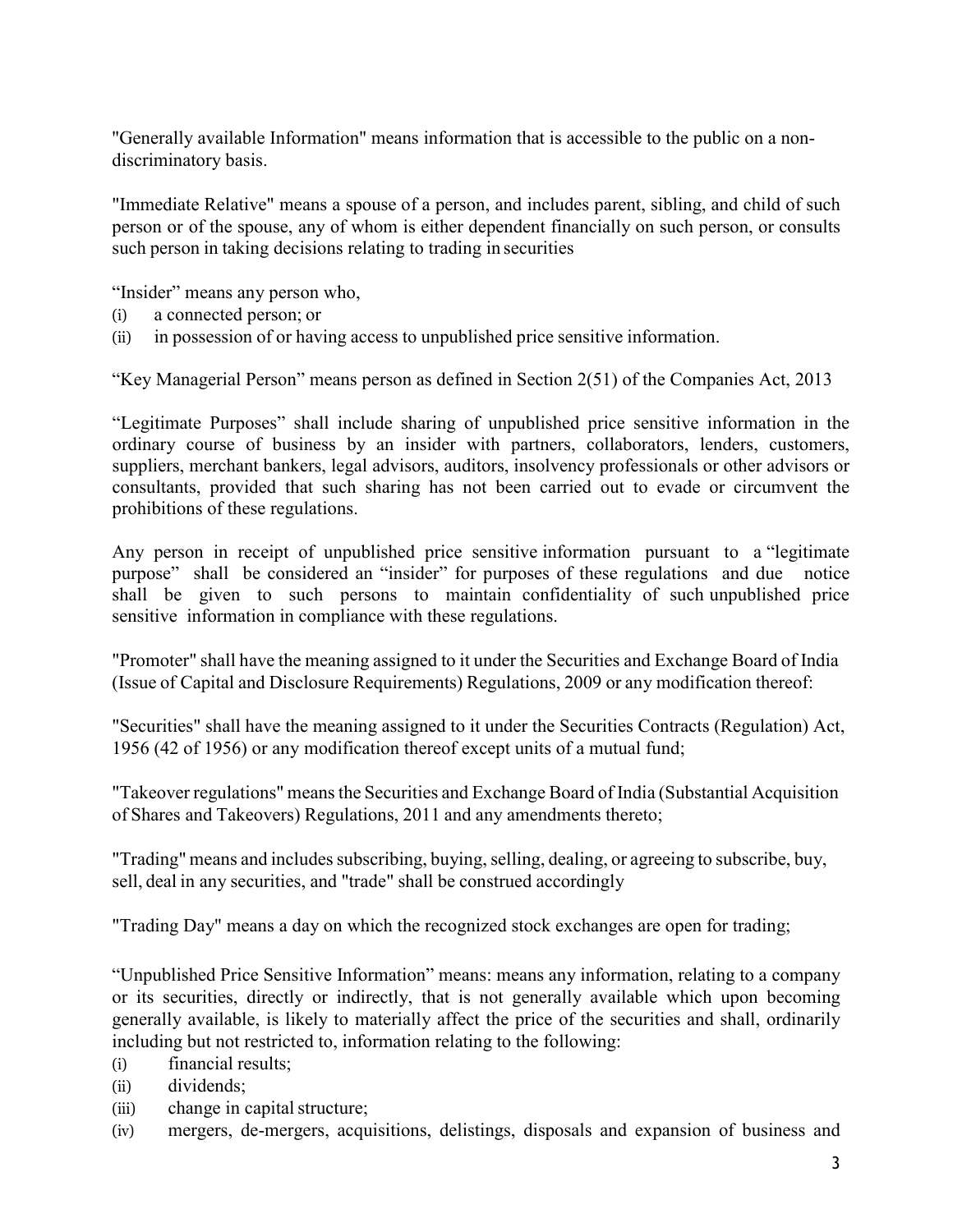such other transactions and;

(v) changes in key managerial personnel

"Regulations" shall mean the Securities  $&$  Exchange Board of India (Prohibition of Insider Trading) Regulations, 2015 and any amendments thereto.

Words and expressions used and not defined in this Code shall have the same meaning assigned to them in the Act, SEBI LODR Regulations, 2015 and/or any other SEBI Regulation(s) as amended from time to time.

### **Role of Compliance Officer**

- The Compliance Officer shall report on insider trading to the Board of Directors of the Company and in particular, shall provide reports to the Chairman of the Audit Committee, if any, or to the Chairman of the Board of Directors at such frequency as may be stipulated by the Board of Directors.
- He shall maintain a record of Prohibited Period specified from time to time
- He shall maintain records of all the declarations submitted in the appropriate form given by the Directors, Officers and Designated Persons for a minimum period of three years. The declarations may be taken and preserved in either physical form or electronic form.
- The Compliance Officer shall assist all employees in addressing any clarifications regarding the Securities & Exchange Board of India (Prohibition of Insider Trading) Regulations, 2015 and the Company's Code of Conduct.

### **Preservation of "Unpublished Price Sensitive Information"**

All information shall be handled within the Company on a need-to-know basis and no unpublished price sensitive information shall be communicated to any person except in furtherance of the insider's legitimate purposes, performance of duties or discharge of his legal obligations. Unpublished price sensitive information may be communicated, provided, allowed access to or procured, in connection with a transaction which entails:

- o an obligation to make an open offer under the takeover regulations where the Board of Directors of the Company is of informed opinion that the proposed transaction is in the best interests of the Company; or
- o not attracting the obligation to make an open offer under the takeover regulations but where the Board of Directors of the Company is of informed opinion that the proposed transaction is in the best interests of the Company and the information that constitute unpublished price sensitive information is disseminated to be made generally available at least two trading days prior to the proposed transaction being effected in such form as the Board of Directors may determine.

However, the Board of Directors shall require the parties to execute agreements to contract confidentiality and non-disclosure obligations on the part of such parties and such parties shall keep information so received confidential, except for the limited purpose and shall not otherwise trade in securities of the Company when in possession of unpublished price sensitive information.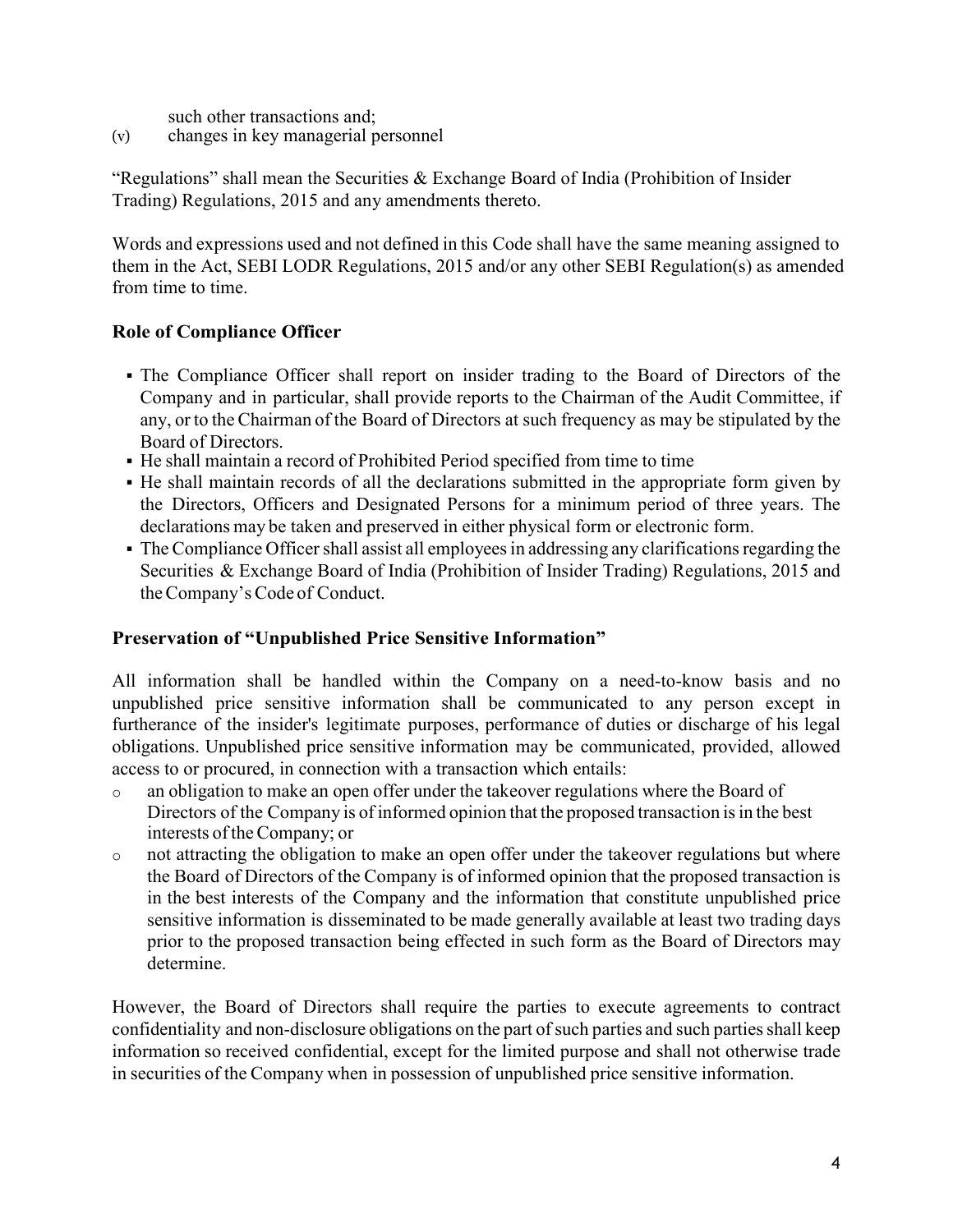#### Need to Know:

- (i) "need to know" basis means that Unpublished Price Sensitive Information should be disclosed only to those within the Company who need the information to discharge their duty and whose possession of such information will not give rise to a conflict of interest or appearance of misuse of the information.
- (ii) All non-public information directly received by any employee should immediately be reported to the head of the department.

#### Limited access to confidential information

Files containing confidential information shall be kept secure. Computer files must have adequate security of login and password, etc.

### **Prevention of misuse of "Unpublished Price Sensitive Information"**

Employees and connected persons designated on the basis of their functional role ("designated persons") in the Company shall be governed by an internal code of conduct governing dealing in securities.

### Trading Plan

A Designated Person shall be entitle to formulate a trading plan for dealing in securities of the Company and present it to the Compliance Officer for approval and public disclosure pursuant to which trades may be carried out on his behalf in accordance with such plan.

Trading Plan shall:

- (i) not entail commencement of trading on behalf of the insider earlier than six months from the public disclosure of the plan;
- (ii) not entail trading for the period between the twentieth trading day prior to the last day of any financial period for which results are required to be announced by the issuer of the securities and the second trading day after the disclosure of such financial results;
- (iii) entail trading for a period of not less than twelve months;
- (iv) not entail overlap of any period for which another trading plan is already in existence;
- (v) set out either the value of trades to be effected or the number of securities to be traded along with the nature of the trade and the intervals at, or dates on which such trades shall be effected; and
- (vi) not entail trading in securities for market abuse.

The Compliance Officer shall consider the Trading Plan made as above and shall approve it forthwith. However, he shall be entitled to take express undertakings as may be necessary to enable such assessment and to approve and monitor the implementation of the plan as per provisions of the Regulations.

The Trading Plan once approved shall be irrevocable and the Designated Person shall mandatorily have to implement the plan, without being entitled to either deviate from it or to execute any trade in the securities outside the scope of the trading plan.

However, the implementation of the trading plan shall not be commenced, if at the time of formulation of the plan, the Designated Person is in possession of any unpublished price sensitive information and the said information has not become generally available at the time of the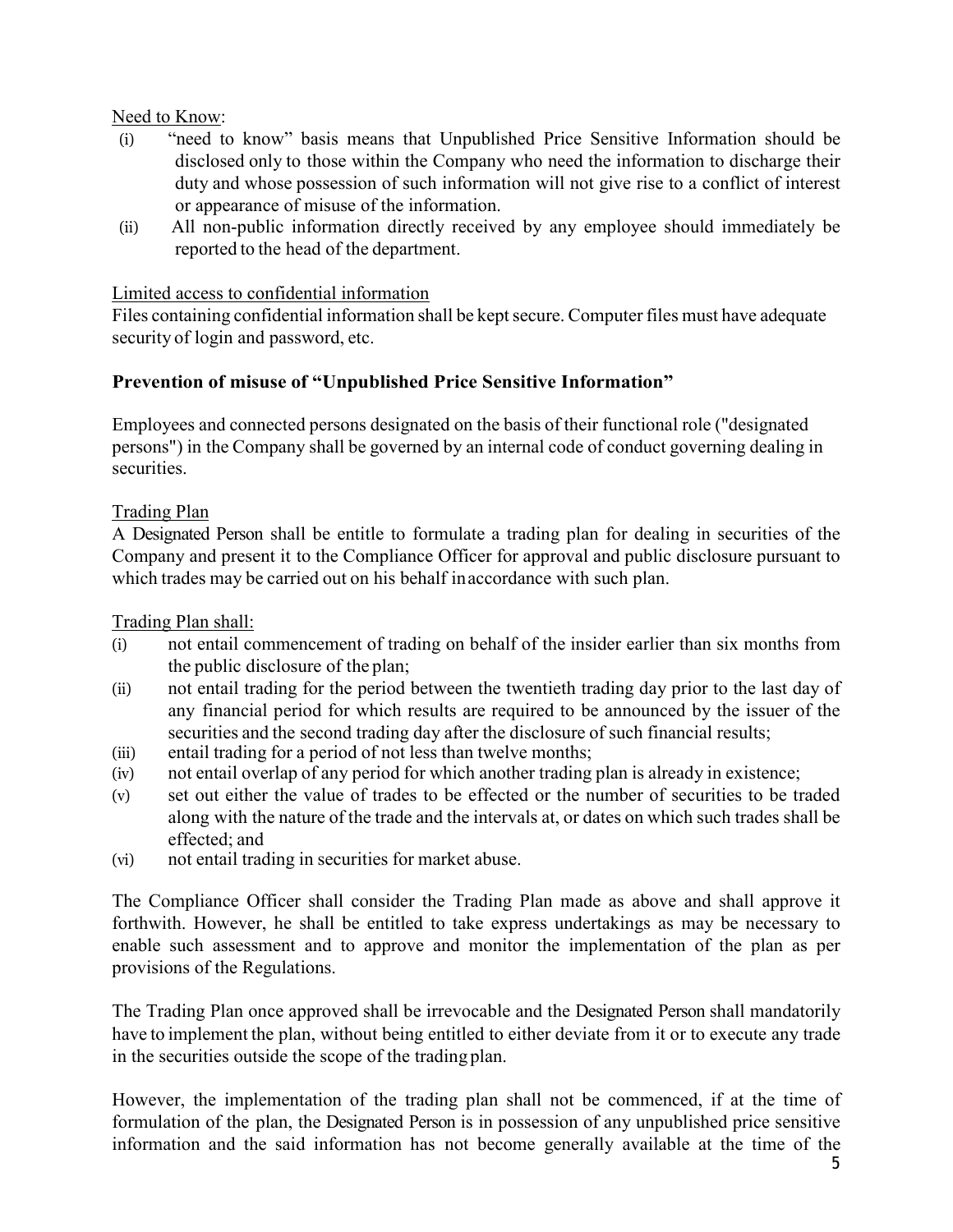commencement of implementation. The commencement of the Plan shall be deferred until such unpublished price sensitive information becomes generally available information. Further, the Designated Person shall also not be allowed to deal in securities of the Company, if the date of trading in securities of the Company, as per the approved Trading Plan, coincides with the date of closure of Trading Window announced by the Compliance Officer.

Upon approval of the trading plan, the compliance officer shall notify the plan to the stock exchanges on which the securities are listed.

## **Trading Window**

The trading period i.e. the trading period of the stock exchanges, called 'trading window", is available for trading in the Company's securities.

- a. The trading window shall be, inter alia, closed during the following periods:
	- i. **For Board meetings to be held for consideration of quarterly/annual financial results**: starting from the end of every quarter or the day on which the date of Board meeting is finalized and communicated to Stock Exchanges, whichever is later and upto 48 hours after communication of the decision of the Board to the Stock Exchanges.
	- ii. **For any other Board meeting**: starting as soon as the day on which the date of Board Meeting is finalized and communicated to Stock Exchanges and upto 48 hours after communication of the decision of the Board to the Stock Exchanges.
- b. All Designated Persons shall conduct all their dealings in the securities of the Company only in a valid trading window and shall not deal in any transaction involving the purchase or sale of the Company's securities during the periods when the trading window is closed, as referred to in Point No. (a) above or during any other period as may be specified by the Company from time to time.

## **Pre-clearance of trades**

- All Designated Persons, who intend to deal in the securities of the Company when the trading window is opened and if the value of the proposed trades is above 50,000 shares or up to Rs. 10 Lakhs (market value) or 1% of total shareholding, whichever is less, should pre-clear the transaction. However, no designated person shall be entitled to apply for pre-clearance of any proposed trade if such designated person is in possession of unpublished price sensitive information even if the trading window is not closed and hence he shall not be allowed to trade. The pre-dealing procedure shall be hereunder:
	- (i) An application may be made in the prescribed Form (Annexure 1) to the Compliance officer indicating the estimated number of securities that the Designated Person intends to deal in, the details as to the depository with which he has a security account, the details as to the securities in such depository mode and such other details as may be required by any rule made by the company in this behalf.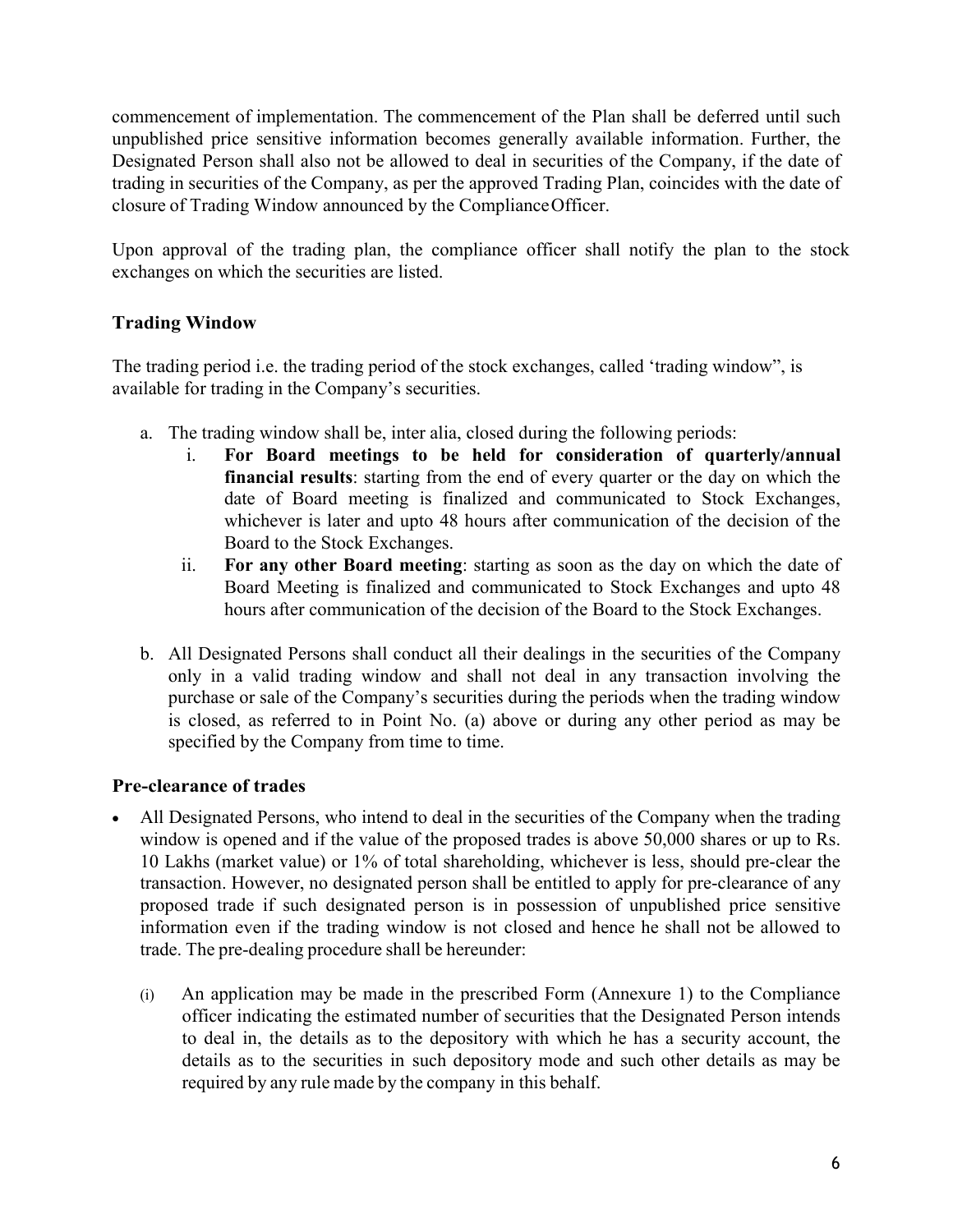- (ii) An undertaking (Annexure 2) shall be executed in favour of the Company by such Designated Person incorporating, inter alia, the following clauses, as may be applicable:
	- (a) That the Designated Person does not have any access or has not received "Price Sensitive Information" up to the time of signing the undertaking.
	- (b) That in case the Designated Person has access to or receives "Price Sensitive Information" after the signing of the undertaking but before the execution of the transaction he/she shall inform the Compliance Officer of the change in his position and that he/she would completely refrain from dealing in the securities of the Company till the time such information becomes public.
	- (c) That he/she has not contravened the code of conduct for prevention of insider trading as notified by the Company from time to time.
	- (d) That he/she has made a full and true disclosure in the matter.
- All Designated Persons shall execute their order in respect of securities of the Company within one week after the approval of pre-clearance is given. The Designated Person shall file within 2 (two) days of the execution of the deal, the details of such deal with the Compliance Officer in the prescribed form. In case the transaction is not undertaken, a report to that effect shall be filed.
- If the order is not executed within seven days after the approval is given, the Designated Person must pre-clear the transaction again.
- All Designated Persons who buy or sell any number of shares of the Company shall not enter into an opposite transaction i.e. sell or buy any number of shares during the next six months following the prior transaction. All Designated Persons shall also not take positions in derivative transactions in the shares of the Company at any time. In case of any contra trade be executed, inadvertently or otherwise, in violation of such a restriction, the profits from such trade shall be liable to be disgorged for remittance to the Securities and Exchange Board of India (SEBI) for credit to the Investor Protection and Education Fund administered by SEBI under the Act. In case of subscription in the primary market (initial public offers), the above mentioned entities shall hold their investments for a minimum period of 30 days. The holding period would commence when the securities are actually allotted.
- The Compliance Officer may waive off the holding period in case of sale of securities in personal emergency after recording reasons for the same. However, no such sale will be permitted when the Trading window is closed.

### **Other Restrictions**

- The disclosures to be made by any person under this Code shall include those relating to trading by such person's immediate relatives, and by any other person for whom such person takes trading decisions.
- The disclosures of trading in securities shall also include trading in derivatives of securities and the traded value of the derivatives shall be taken into account for purposes of this Code.
- The disclosures made under this Code shall be maintained for a period of five years.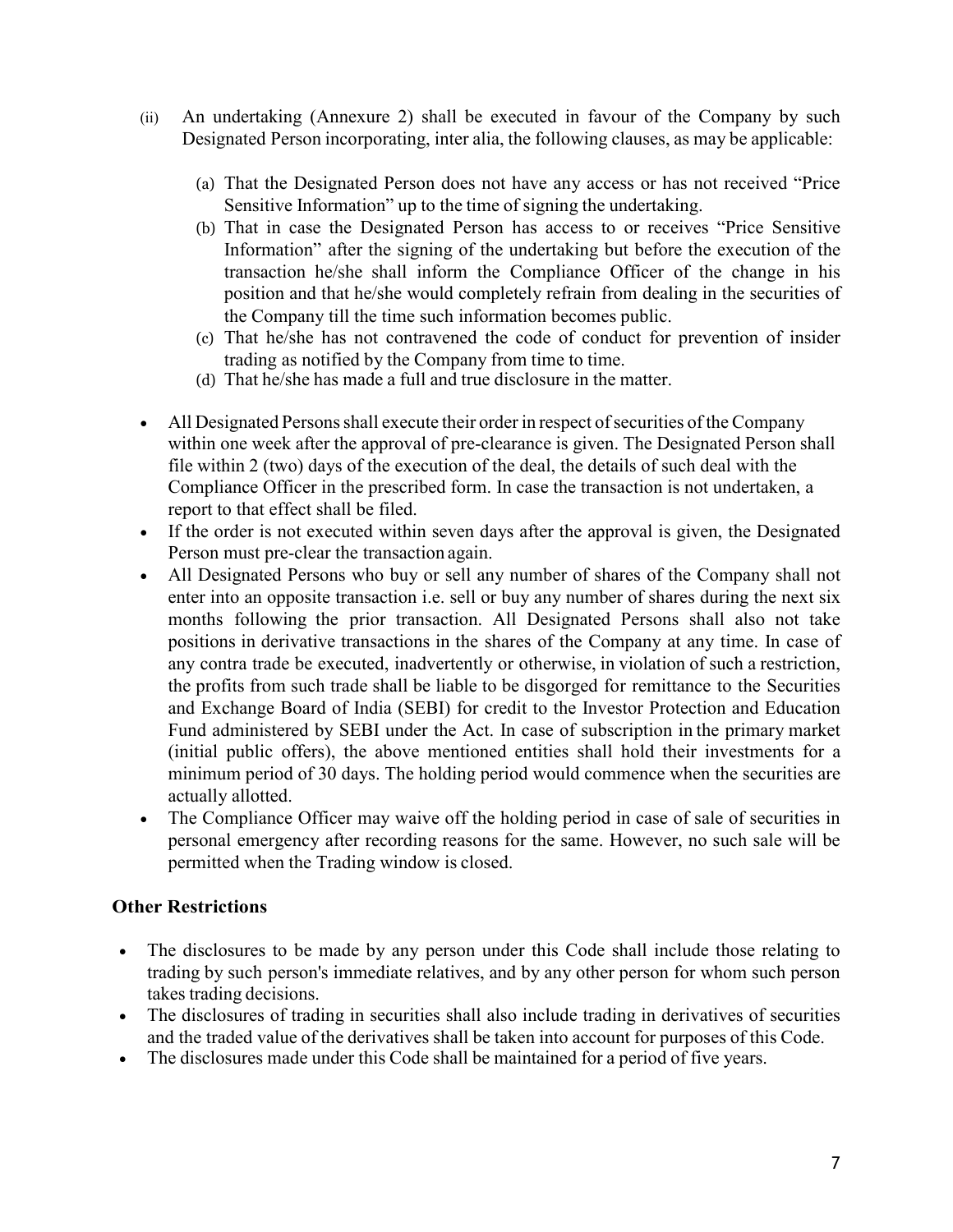### **Reporting Requirements for transactions in securities**

#### Initial Disclosure

- (a) Every promoter, member of the promoter group, key managerial personnel and director of every company whose securities are listed on any recognised stock exchange shall disclose his holding of securities of the company as on the date of these regulations taking effect, to the company within thirty days of these regulations taking effect;
- (b) Every person on appointment as a key managerial personnel or a director of the company or upon becoming a promoter or member of the promoter group shall disclose his holding of securities of the company as on the date of appointment or becoming a promoter, to the company within seven days of such appointment or becoming a promoter.

#### Continual Disclosure

- (a) Every promoter, member of the promoter group, designated person and director of every company shall disclose to the company the number of such securities acquired or disposed of within two trading days of such transaction if the value of the securities traded, whether in one transaction or a series of transactions over any calendar quarter, aggregates to a traded value in excess of ten lakh rupees or such other value as may be specified;
- (b) Every company shall notify the particulars of such trading to the stock exchange on which the securities are listed within two trading days of receipt of the disclosure or from becoming aware of such information.

The Compliance officer shall maintain records of all the declarations in the appropriate form for a minimum period of five years.

### **Dissemination of Price Sensitive Information**

- No information shall be passed by way of making a recommendation for the purchase or sale of securities of the Company.
- The following guidelines shall be followed while dealing with analysts and institutional investors:
	- a. Only public information to be provided.
	- b. At least two Company representatives be present at meetings with analysts, media persons and institutional investors.
	- c. Unanticipated questions may be taken on notice and a considered response given later. If the answer includes price sensitive information, a public announcement should be made before responding.
	- d. Simultaneous release of information after every such meet.

#### **Penalty for contravention of the code of conduct**

- Every Designated Person shall be individually responsible for complying with the provisions of the Code (including to the extent the provisions hereof are applicable to his/her dependents).
- Any Designated Person who trades in securities or communicates any information for